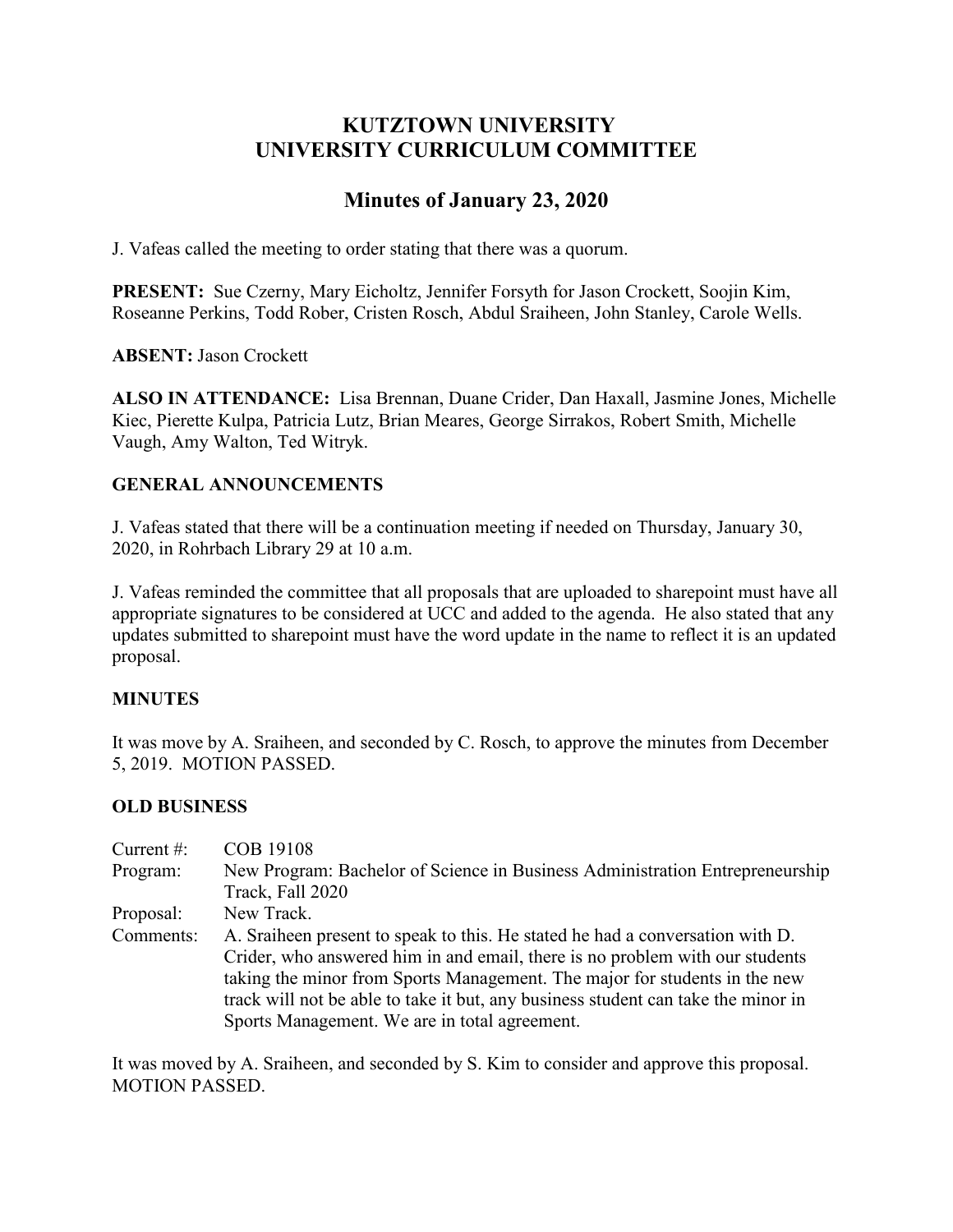| Current $\#$ :                                                                                                                                                                                                                                                                | <b>COE 2053</b>                                                                                                                                                                                                                                                                                                                                                                                                                         |  |  |  |
|-------------------------------------------------------------------------------------------------------------------------------------------------------------------------------------------------------------------------------------------------------------------------------|-----------------------------------------------------------------------------------------------------------------------------------------------------------------------------------------------------------------------------------------------------------------------------------------------------------------------------------------------------------------------------------------------------------------------------------------|--|--|--|
| Course:                                                                                                                                                                                                                                                                       | Course Revision: EDD 795 Dissertation in Practice, Fall 2020                                                                                                                                                                                                                                                                                                                                                                            |  |  |  |
| Proposal:                                                                                                                                                                                                                                                                     | Change in description and title.                                                                                                                                                                                                                                                                                                                                                                                                        |  |  |  |
| J. Vafeas stated he was told they wanted to withdraw the proposal at this point<br>Comments:<br>therefore the proposal is withdrawn. J. Vafeas also said in order for this proposal<br>to go back to UCC in the future, it must go through the process from the<br>beginning. |                                                                                                                                                                                                                                                                                                                                                                                                                                         |  |  |  |
| LAS 20217<br>Current:                                                                                                                                                                                                                                                         |                                                                                                                                                                                                                                                                                                                                                                                                                                         |  |  |  |
| Course:                                                                                                                                                                                                                                                                       | Course Revision: WRI 410 Arts and Entertainment Writing, Fall 2020                                                                                                                                                                                                                                                                                                                                                                      |  |  |  |
| Proposal:                                                                                                                                                                                                                                                                     | Change in number, description, and syllabus.                                                                                                                                                                                                                                                                                                                                                                                            |  |  |  |
| Comments:                                                                                                                                                                                                                                                                     | J. For syth present to speak to this proposal. J. Vafeas stated the issue previously<br>was a 400-level issue. J. For syth stated she didn't think graduate students were<br>taking this course. J. Vafeas asked if the proposal should be tabled until we got<br>further clarity. T. Witryk stated the real question becomes whether or not the<br>intent is to use the 410 for the graduate level because any 400-level can be either |  |  |  |
|                                                                                                                                                                                                                                                                               | or. J. Forsyth stated she hadn't spoken with Melissa about this but that she would                                                                                                                                                                                                                                                                                                                                                      |  |  |  |
|                                                                                                                                                                                                                                                                               | have been doing this with the clarity that this is taking it away from the grad level.                                                                                                                                                                                                                                                                                                                                                  |  |  |  |
|                                                                                                                                                                                                                                                                               | T. Witryk stated so you are losing the grad level option for this course. It appears                                                                                                                                                                                                                                                                                                                                                    |  |  |  |
|                                                                                                                                                                                                                                                                               | it is being changed to an undergrad level. J. Forsyth stated yes.                                                                                                                                                                                                                                                                                                                                                                       |  |  |  |

It was moved by A. Sraiheen, and seconded by T. Rober to consider and approve this proposal. MOTION PASSED.

| Current:  | <b>VPA 2067</b>                                                         |  |  |
|-----------|-------------------------------------------------------------------------|--|--|
| Course:   | New Course: FAR 110 Studio Practices                                    |  |  |
| Proposal: | Addition of a new course to the Master Course Listing.                  |  |  |
| Comments: | T. Rober present to speak to this proposal. The updated information was |  |  |
|           | submitted that reflected the listing of the prerequisites.              |  |  |

It was moved by A. Sraiheen, and seconded by T. Rober, to consider and approve this proposal. MOTION PASSED.

| Current:  | <b>VPA 2094</b>                                                                                                                                                                                                                         |  |  |  |
|-----------|-----------------------------------------------------------------------------------------------------------------------------------------------------------------------------------------------------------------------------------------|--|--|--|
| Course:   | Selected Topics in Communication Studies-COM 370 Intermediate Acting, Fall                                                                                                                                                              |  |  |  |
|           | 2020                                                                                                                                                                                                                                    |  |  |  |
| Proposal: | Selected Topics Course.                                                                                                                                                                                                                 |  |  |  |
| Comments: | M. Eicholtz present to speak to this proposal. This proposal was tabled due to it<br>having a prerequisite. M. Eicholtz stated to remove the prerequisite of THE 031.<br>J. Vafeas asked her to send an updated proposal to sharepoint. |  |  |  |

It was moved by A. Sraiheen, and seconded by C. Rosch to consider and approve this proposal. MOTION PASSED.

| Current#: $VPA 2096$ |                                                            |
|----------------------|------------------------------------------------------------|
| Course:              | Omnibus Course Archive: VPA Courses Archive, Summer I 2020 |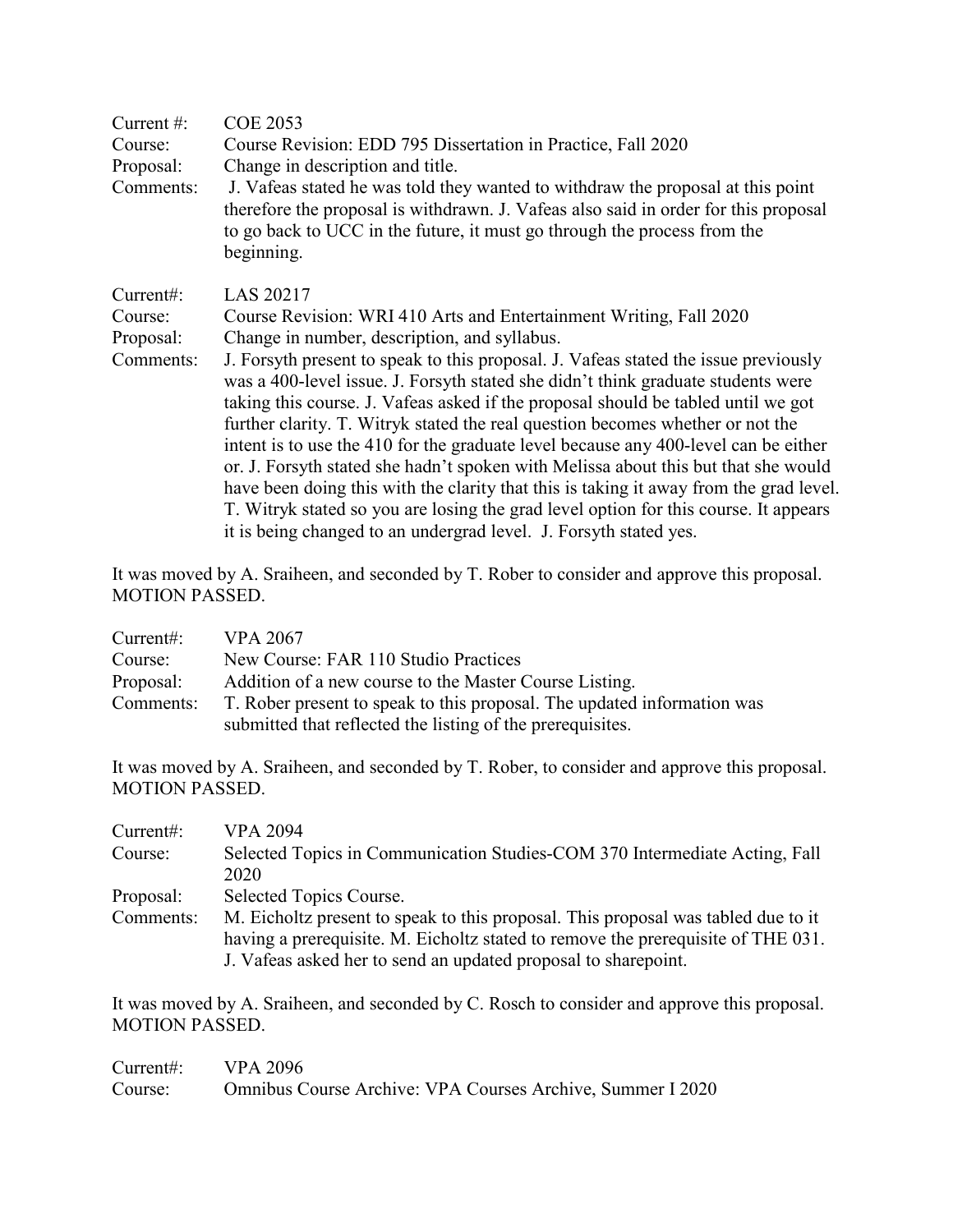Proposal: Omnibus Course Archive.

Comments: M. Kiec present to speak to this proposal. She respectfully asked to keep this item on the table at this time.

It was moved by T. Rober, and seconded by C. Rosch to table this proposal. MOTION PASSED.

#### **NEW BUSINESS**

#### **College of Visual and Performing Arts**

| Current:  | <b>VPA 20106</b>                                                                                                                                                                                                                                                                                                                                                                                                                                                                                                                                                 |  |  |
|-----------|------------------------------------------------------------------------------------------------------------------------------------------------------------------------------------------------------------------------------------------------------------------------------------------------------------------------------------------------------------------------------------------------------------------------------------------------------------------------------------------------------------------------------------------------------------------|--|--|
| Course:   | Course Revision: ARU 535 Integrated Curriculum in the Art Classroom, Fall                                                                                                                                                                                                                                                                                                                                                                                                                                                                                        |  |  |
|           | 2020                                                                                                                                                                                                                                                                                                                                                                                                                                                                                                                                                             |  |  |
| Proposal: | Course repeated for credit.                                                                                                                                                                                                                                                                                                                                                                                                                                                                                                                                      |  |  |
| Comments: | M. Kiec present to speak to this proposal. T. Witryk asked if there were any<br>prerequisites and since this is a repeatable course can you take it in the same<br>semester on a repeat purpose. Per M. Kiec, the intent is to take the repeat course<br>at different times, not in the same semester but, it can be taken in subsequent<br>semesters. M. Kiec stated there are no prerequisites other than being a graduate<br>student. J. Vafeas asked what is the total number of credits you could take this<br>course for. M. Kiec replied up to 6 credits. |  |  |

It was moved by A. Sraiheen, and seconded by T. Rober, to consider and approve this proposal. MOTION PASSED.

#### **College of Business**

| Current#: | COB 20011                                                                               |  |  |  |
|-----------|-----------------------------------------------------------------------------------------|--|--|--|
| Course:   | New Course: SPT 2XX The Mind of Artful Personal Safety, Fall 2020                       |  |  |  |
| Proposal: | Addition of a new course to the Master Course Listing.                                  |  |  |  |
| Comments: | D. Crider present to speak to this proposal. J. Vafeas asked if any student can take    |  |  |  |
|           | this course. D. Crider stated yes, it is an elective course. J. Vafeas stated there was |  |  |  |
|           | another issue with the course title. It was titled as two different things within the   |  |  |  |
|           | proposal. D. Crider stated the title should be The Art of Mindful Self Defense. T.      |  |  |  |
|           | Rober noted the syllabus did not have a title and the assessment memo is student        |  |  |  |
|           | assessment rather than institutional assessment, the reason for having or not           |  |  |  |
|           | having a curriculum map was not addressed. The assessment memo is not clear. J.         |  |  |  |
|           | Vafeas asked that an updated proposal be submitted. B. Meares stated the course         |  |  |  |
|           | number would be SPT 255.                                                                |  |  |  |

It was moved by A. Sraiheen, and seconded by T. Rober, to consider and approve this proposal. MOTION PASSED.

Current#: COB 20012 Course: New Course: SPT 2XX Applied Concepts of Personal Fitness and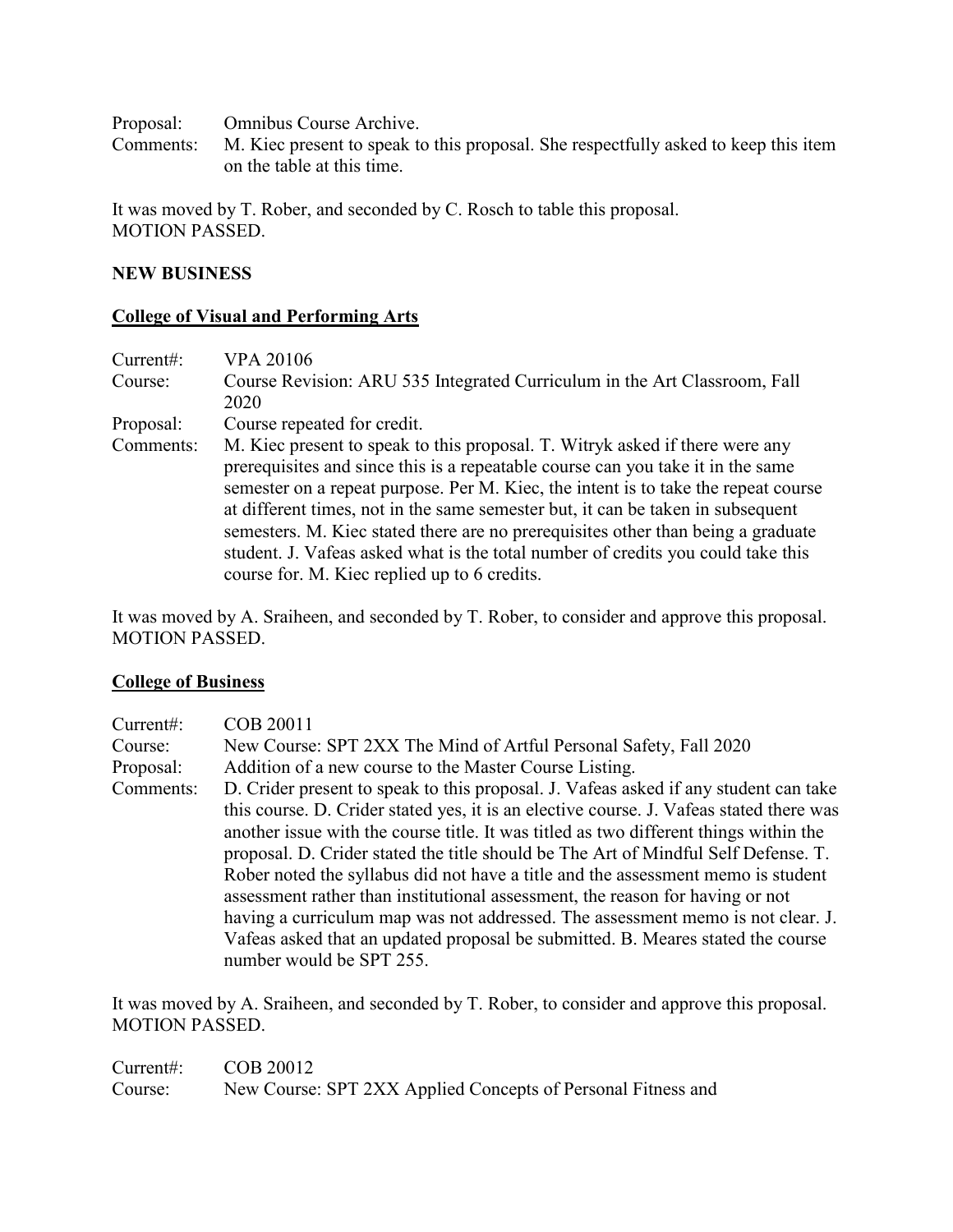Health, Fall 2020. Proposal: Addition of a new course to the Master Course Listing. Comments: M. Vaughn present to speak to this proposal. J. Vafeas asked if any student can take this course and what is its purpose. M. Vaughn said any student can take the course. The purpose of the course is to provide all students with some hands on and applicable experience in personal fitness. Currently there is not a course that is able to do that. M. Vaughn stated the students must take many 1 credit courses to cover the basic concepts which this course will cover. B. Meares stated the course number would be SPT 267.

It was moved by T. Rober, and seconded by C. Rosch, to consider and approve this proposal. MOTION PASSED.

| Current:  | COB 20013                                                                                                                                                                                                                                                                                                                                                                                                                                                                                                                                                                                                               |  |  |
|-----------|-------------------------------------------------------------------------------------------------------------------------------------------------------------------------------------------------------------------------------------------------------------------------------------------------------------------------------------------------------------------------------------------------------------------------------------------------------------------------------------------------------------------------------------------------------------------------------------------------------------------------|--|--|
| Program:  | Program Revision: Fitness Administration Minor, Fall 2020                                                                                                                                                                                                                                                                                                                                                                                                                                                                                                                                                               |  |  |
| Proposal: | Change in electives.                                                                                                                                                                                                                                                                                                                                                                                                                                                                                                                                                                                                    |  |  |
| Comments: | D. Crider present to speak to this proposal. The one credit courses are not being<br>offered because faculty would only get 1.33 credit which has been traditional for<br>that and so without it being assigned, they are not being offered. He stated the<br>three credit courses were designed to be the substitution for the three 1 credit<br>courses. T. Witryk asked if the plan was to get rid of the one credit courses. D.<br>Crider stated they wouldn't take them off completely as they didn't have anything<br>to replace with them with. The plan is to eventually archive the three 1 credit<br>courses. |  |  |

It was moved by A. Sraiheen, and seconded by T. Rober, to consider and approve this proposal. MOTION PASSED.

| Current:  | COB 20016:                                                                                                                                                                                                                                                                                                                                                                                                                                                                                                                            |  |  |
|-----------|---------------------------------------------------------------------------------------------------------------------------------------------------------------------------------------------------------------------------------------------------------------------------------------------------------------------------------------------------------------------------------------------------------------------------------------------------------------------------------------------------------------------------------------|--|--|
| Program:  | Program Revision: Master of Business Administration, Fall 2020                                                                                                                                                                                                                                                                                                                                                                                                                                                                        |  |  |
| Proposal: | New certificate -Data Analytics.                                                                                                                                                                                                                                                                                                                                                                                                                                                                                                      |  |  |
| Comments: | S. Riley present to speak to this proposal. J. Vafeas asked what was the reasoning<br>in establishing a certificate in Data Analytics. S. Riley stated the MBA program is<br>small, 30-40 students, in the market there is a need and desire for concentrations,<br>we don't have a large enough enrollment to create our own concentrations and a<br>wide variety of electives. Now having the new data analytics certification there is<br>an opportunity to partner up and offer the concentration by going from 30-36<br>credits. |  |  |

It was moved by A. Sraiheen and seconded by T. Rober, to consider and approve this proposal. MOTION PASSED.

#### **College of Education**

Current #: COE 2056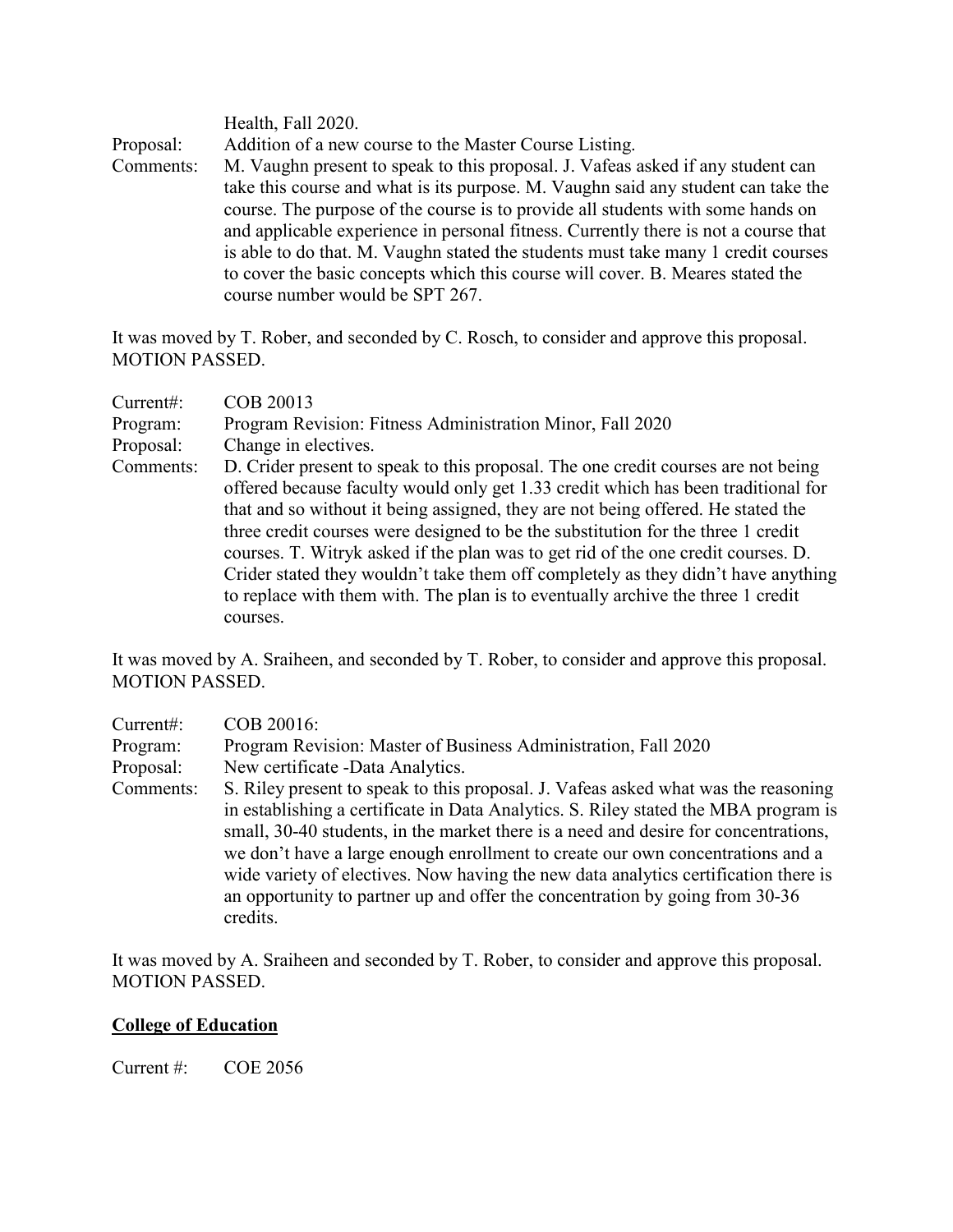| Course:   | Course Revision: SEU 4XX English Instructional Methods for Middle and High          |  |  |  |
|-----------|-------------------------------------------------------------------------------------|--|--|--|
|           | School, Fall 2020.                                                                  |  |  |  |
| Proposal: | Change in course number, description, and syllabus.                                 |  |  |  |
| Comments: | G. Sirrakos present to speak to this proposal. J. Vafeas asked why not create a     |  |  |  |
|           | new course. G. Sirrakos said it is an issue of enrollment. If we made this a        |  |  |  |
|           | graduate course there would not be enough English graduate students seeking         |  |  |  |
|           | certification in English to have a new course. Essentially what they are doing is   |  |  |  |
|           | the students can follow the model for Science and Math, where generally the         |  |  |  |
|           | students would take a general methodology course. G. Sirrakos said we found         |  |  |  |
|           | through our program level assessment, that was not meeting their instructional      |  |  |  |
|           | needs. This allows graduate students moving from a general methodology course       |  |  |  |
|           | to take subject specific content methods to really get them prepared for the        |  |  |  |
|           | classroom in a better way. Per G. Sirrakos, the request is to make this a 400-level |  |  |  |
|           | course, as they will not be offering the 300-level class anymore and the courses    |  |  |  |
|           | will be linked. B. Meares stated the course number would be SEU 425.                |  |  |  |

It was moved by A. Sraiheen, and seconded by M. Eicholtz, to consider and approve this proposal. MOTION PASSED.

# **College of Liberal Arts and Sciences**

| Current:  | LAS 20218                                                                           |  |  |  |
|-----------|-------------------------------------------------------------------------------------|--|--|--|
| Course:   | Course Revision: ENG 101 World Literature I, Fall 2020                              |  |  |  |
| Proposal: | Change in syllabus and prerequisites.                                               |  |  |  |
| Comments: | No one present to speak to this proposal. Per J. Vafeas, this proposal includes     |  |  |  |
|           | General Education materials in the proposal, this is not necessary. For the record  |  |  |  |
|           | we will not be approving this as a General Education Course. Brian Meares stated    |  |  |  |
|           | the course description is not changing as is indicated on the proposal cover sheet. |  |  |  |

It was moved by A. Sraiheen, and seconded by M. Eicholtz to consider and approve this proposal. MOTION PASSED.

# **Distance Education Offerings**

It was moved by A. Sraiheen and M. Eicholtz to consider and approve all of the Distance Education courses. MOTION PASSED.

|  | COB 20004 Distance Education Offering: ECO 10 Introduction to Economics, |                                                 |  |
|--|--------------------------------------------------------------------------|-------------------------------------------------|--|
|  | Summer I 2020                                                            |                                                 |  |
|  | Proposal:                                                                | Request to offer course via Distance Education. |  |

COB 20007 Distance Education Offering: SPT 212 Sport Public Relations and Communication, Fall 2020 Proposal: Request to offer course via Distance Education.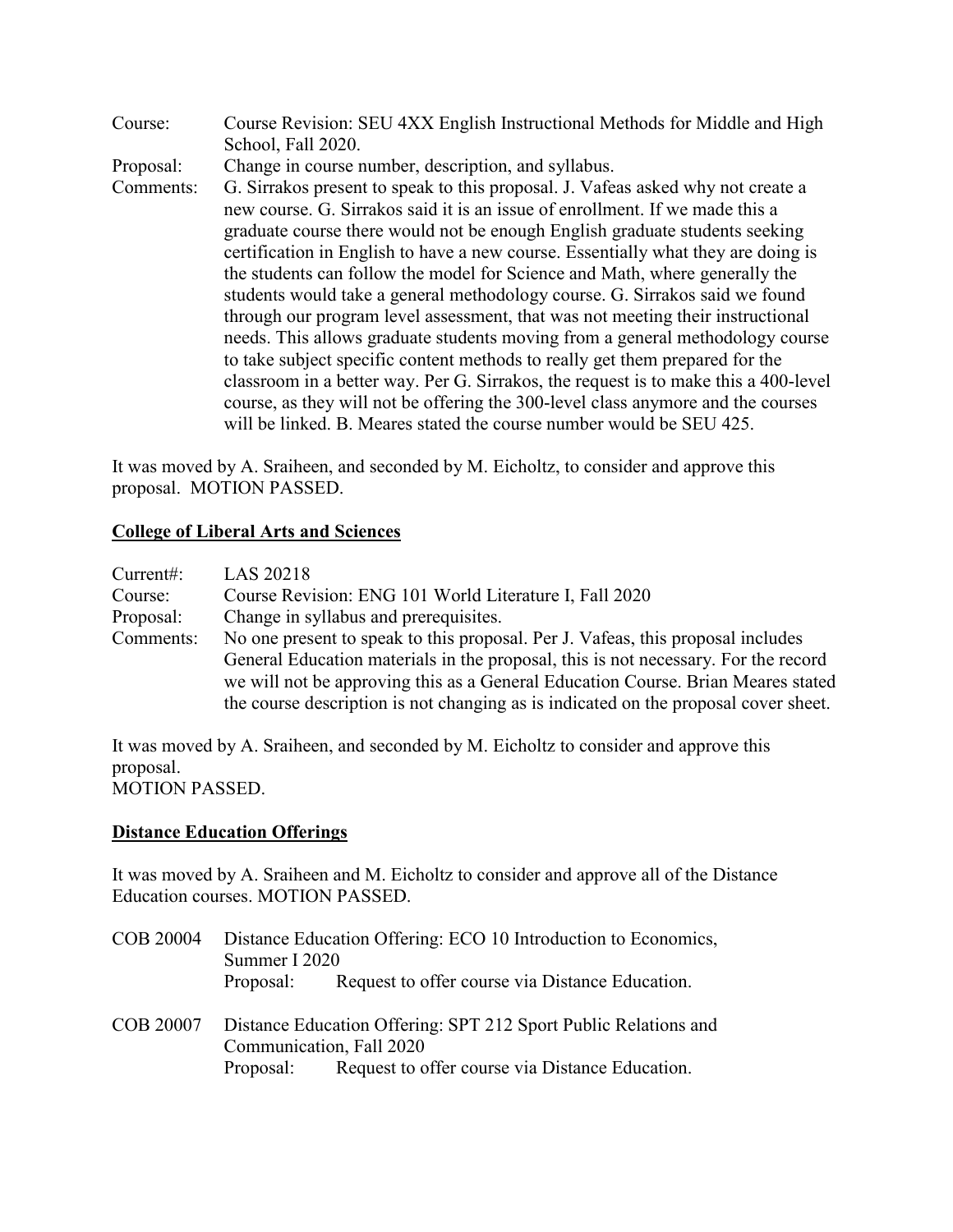| <b>COE 2059</b>  | Distance Education Offering: COU 521 Neuroscience for Counselors,<br>Summer I 2020                               |                                                                                                                            |  |
|------------------|------------------------------------------------------------------------------------------------------------------|----------------------------------------------------------------------------------------------------------------------------|--|
|                  | Proposal:                                                                                                        | Request to offer course via Distance Education.                                                                            |  |
| LAS 20221        | Distance Education Offering: HIS 254 History of China and Japan Since 1800,<br>Summer I 2020                     |                                                                                                                            |  |
|                  | Proposal:                                                                                                        | Request to offer course via Distance Education.                                                                            |  |
| LAS 20232        | Distance Education Offering: BIO 146 Basic Nutrition and Diet Therapy,<br>Summer I 2020                          |                                                                                                                            |  |
|                  | Proposal:                                                                                                        | Request to offer course via Distance Education.                                                                            |  |
| LAS 20239        | Proposal:                                                                                                        | Distance Education Offering: BIO 140 Biology and Society, Summer I 2020<br>Request to offer course via Distance Education. |  |
| LAS 20257        | Distance Education Offering: CMP 201 Intro to Research and Writing in History<br>& Social Studies, Summer I 2020 |                                                                                                                            |  |
|                  | Proposal:                                                                                                        | Request to offer course via Distance Education.                                                                            |  |
| <b>VPA 20133</b> | Distance Education Offering: COM 240 Survey of Communication Theory,<br>Fall 2020                                |                                                                                                                            |  |
|                  | Proposal:                                                                                                        | Request to offer course via Distance Education.                                                                            |  |
| <b>VPA 20134</b> | Distance Education Offering: COM 340 Communication Research and Writing,<br>Fall 2020                            |                                                                                                                            |  |
|                  | Proposal:                                                                                                        | Request to offer course via Distance Education.                                                                            |  |

# **ANNOUNCEMENTS**

# **General Education**

| <b>COE 2055</b> | General Education: EDU 150 Meeting Instructional Needs of English Language |
|-----------------|----------------------------------------------------------------------------|
|                 | Learners, Fall 2020                                                        |

- **LAS 20108** General Education: SOC 230 Urban Sociology, Fall 2020
- LAS 20116 General Education: SOC 241 Race & Ethnicity, Fall 2020
- **LAS 20157** General Education: GEG 223 Introduction to Transportation Geography, Fall 2020
- **LAS 20159** General Education: MAT/WGS 45 Women in Mathematics, Fall 2020
- **LAS 20160** General Education: MAT 104QL Fundamentals of Mathematics II, Fall 2020
- **LAS 20161** General Education: MAT 122 Applied Calculus, Fall 2020